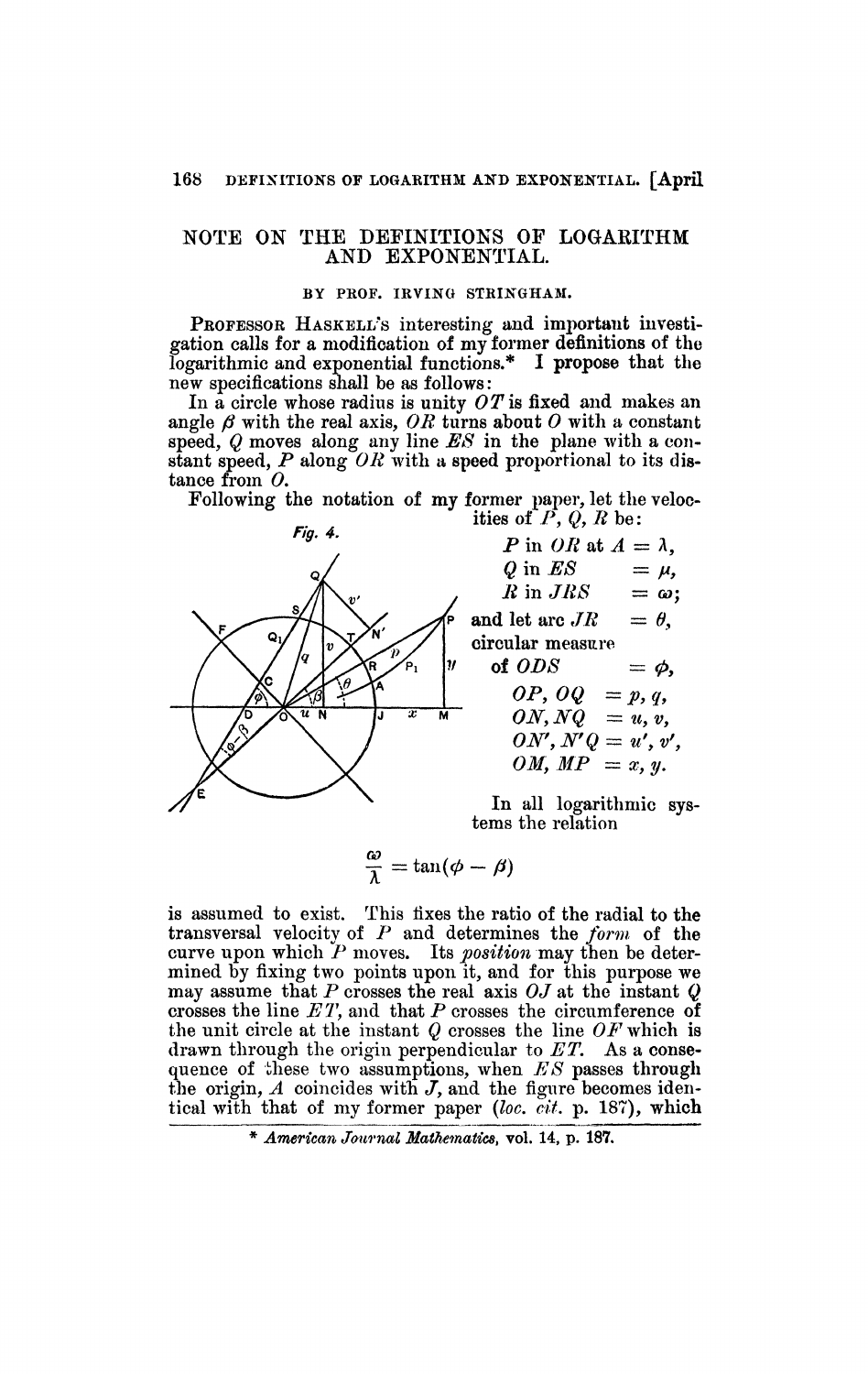**thus appears** as **a special case of** the one here presented. Here **also the property that**  $OP = 1$ , when  $OQ = 0$ , is retained.

**Referred to this more general** figure my former definitions **of modulus, base, logarithm, and** exponential *(loc. cit.* **p.** 188) **may now stand without** any modification whatever. In somewhat changed phraseology they are:

The modulus is

$$
\kappa \equiv \frac{\mu}{\sqrt{\lambda^2 + \omega^2}} (\cos \beta + i \sin \beta)
$$
  
=  $\frac{\mu}{\lambda} \cos (\phi - \beta) (\cos \beta + i \sin \beta)$ 

and fixes the system as soon as  $\beta$  has been assigned.

The base is the value that  $OP$ , or  $x + iy$ , assumes at the instant when *OQ* becomes 1, that is, when *Q* passes through the point *J* as it moves along some line that intersects the unit circle at *J.* Let this base be represented by *B.* 

The ratio  $OP/OP_1$  is the exponential, with respect to base *B*, of the difference  $\partial Q - Q Q$ .

$$
(x+iy)/(x_1+iy_1)=B^{(u+iv)-(u_1+iv_1)},
$$

or with respect to modulus *K:* 

$$
(x+iy)/(x_1+iy_1)=\exp_{\kappa}[(u+iv)-(u_1+iv_1)].
$$

In particular, since  $x + iy = 1$  when  $u + iv = 0$ ,

$$
x + iy = \exp_{\kappa} (u + iv).
$$

Inversely, the difference  $OQ - OQ$ , is the logarithm, with respect to the same modulus or base, of the ratio *OP/OPx :* 

$$
(u + iv) - (u_1 + iv_1) = \log_{\kappa} (x + iy)/(x_1 + iy_1),
$$

or

$$
(u + iv) - (u1 + iv1) = {}^{B}\log(x + iy)/(x1 + iy1),*
$$

and in particular

$$
u + iv = \log_{\kappa}(x + iy)
$$
  
=  ${}^B \log(x + iy)$ .

<sup>\*</sup> It is convenient to have the means of expressing a logarithm both with respect to its base and its modulus. There are good reasons for preferring the German notation, as here indicated, in the former case, reserving the subscript notation to indicate the modulus ; and there is now good usage in English for the German practice, in Cathcart's translation of Ilamack's *Differential u. Integral Rechnung.*